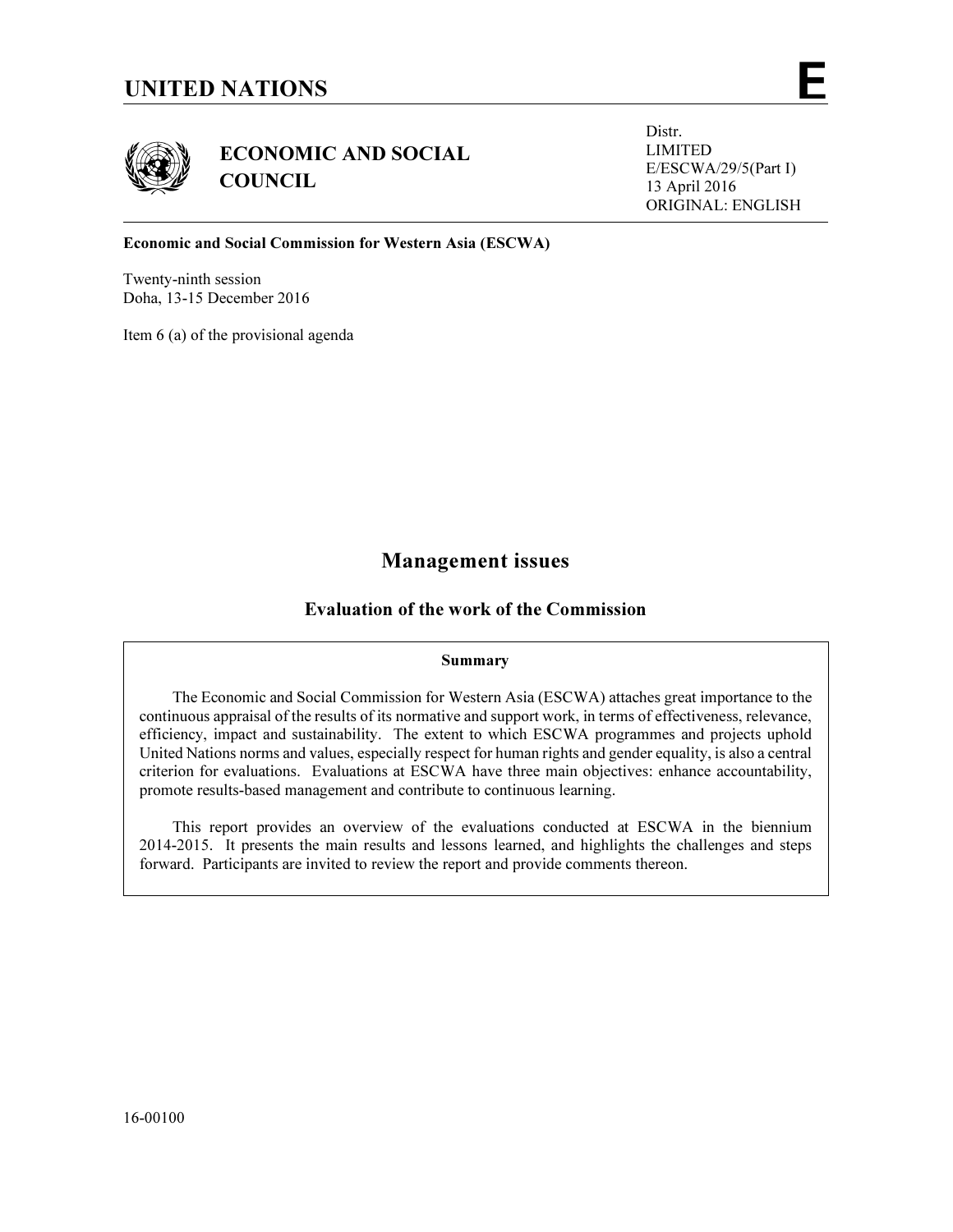# **CONTENTS**

Paragraphs Page

| Chapter |                                                                           |                     |        |
|---------|---------------------------------------------------------------------------|---------------------|--------|
|         |                                                                           | $1 - 13$            | 3      |
|         | А.<br>Evaluation of Development Account and extrabudgetary projects<br>B. | $4 - 8$<br>$9 - 13$ | 3<br>5 |
| П.      | <b>FOLLOW-UP MECHANISMS FOR CONTINUOUS LEARNING</b>                       | 14-18               | 7      |
| III.    |                                                                           | 19-25               | 8      |
| IV.     |                                                                           | $26 - 27$           | 8      |
| V.      |                                                                           | 28                  | 9      |
|         | <i>Annex.</i> Summary of subprogrammes and projects evaluation and future |                     | 10     |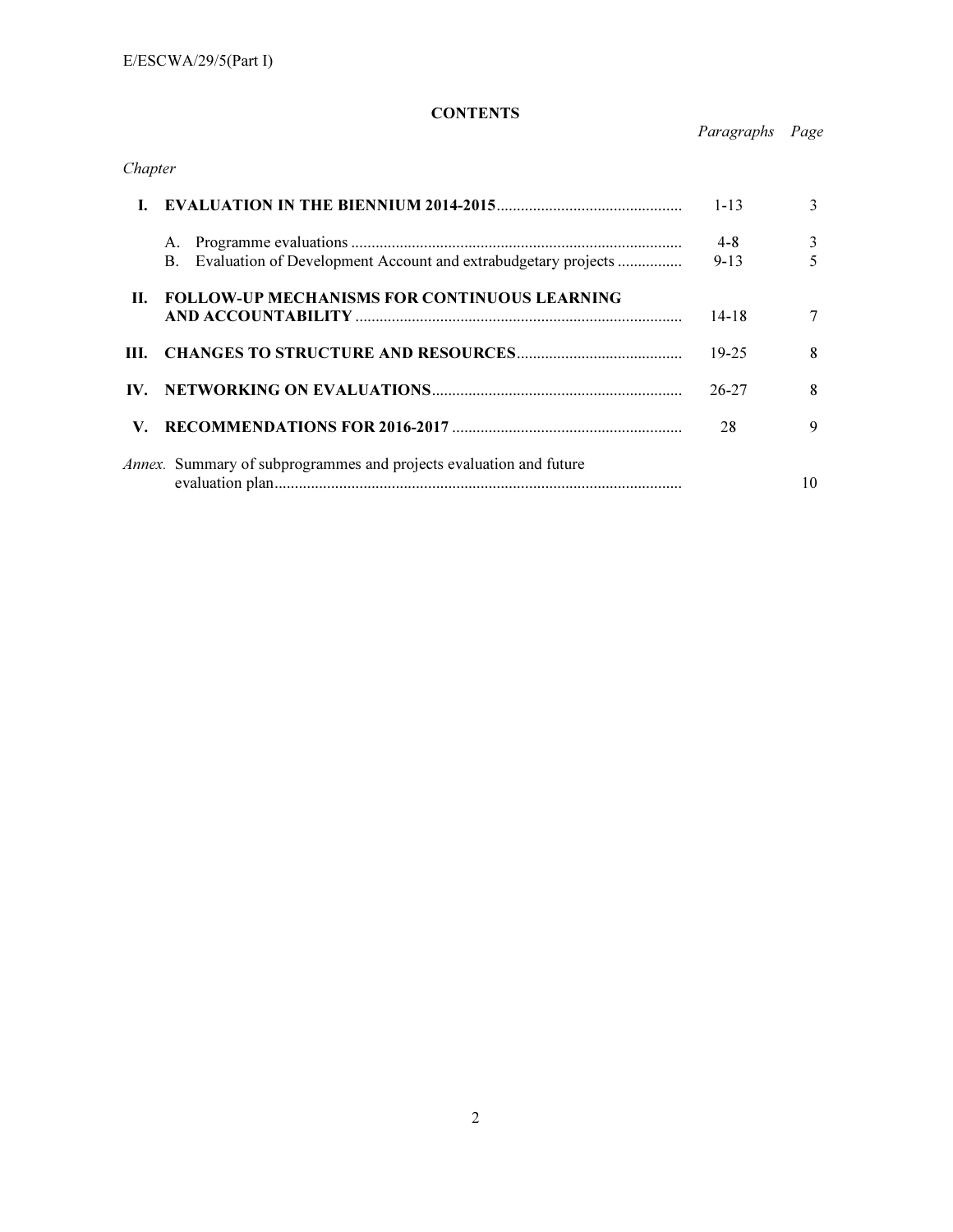#### I. EVALUATION IN THE BIENNIUM 2014-2015

1. Evaluation processes at the Economic and Social Commission for Western Asia (ESCWA) and the use of evaluation results underwent major changes during 2014 and 2015, beginning with the formulation and adoption of the new Evaluation Policy in July 2014. This new Policy reflects the commitment of ESCWA to further its evaluation efforts, integrates the norms and standards of the United Nations Evaluation Group (UNEG), and mainstreams human rights and gender equality principles throughout the evaluation process. It put in place quality assurance mechanisms for evaluations, making them forward looking and user friendly. The main objectives of the 2014 Evaluation Policy are to enhance accountability and results-based management, and pave the way for continuous learning.

#### Box 1. The new Evaluation Policy garners praise

 The 2014 Evaluation Policy was praised by the United Nations Entity for Gender Equality and the Empowerment of Women (UN-Women) as "one of the strongest in the United Nations system". An article published in Transform, the online magazine of UN-Women, in July 2015, stated: "the revision of ESCWA's Evaluation Policy in July 2014 to integrate more adequately gender equality and human rights principles was a key milestone". ESCWA was invited by UN-Women to record an audiovisual training module on mainstreaming human rights and gender equality in evaluations, and by UNEG to participate in its annual seminar on Evaluation Practice Exchange.

 Further acknowledgement was received in September 2015 from UNEG, which noted that the new evaluation policy "incorporates gender equality and human rights principles…and makes reference to UNEG norms and standards and the UN SWAP" (United Nations System-wide Action Plan on Gender Equality and the Empowerment of Women).

2. ESCWA continued to report on the degree of gender mainstreaming in its evaluation processes as part of the UN SWAP. It improved its scoring in the UN SWAP exercise from "missing requirements" in 2013, to "meets requirements" in 2014, to "exceeds requirements" in 2015. This progress underscores the efforts of ESCWA to integrate gender equality and the empowerment of women in all stages of the evaluation process.

3. In line with its set evaluation workplan and budget for 2014-2015, ESCWA completed the evaluation of the ESCWA Centre for Women (ECW), the ESCWA Technology Centre (ETC), the Emerging and Conflictrelated Issues Division (ECRI), five Development Account projects and one extrabudgetary project.

#### A. PROGRAMME EVALUATIONS

4. Programme evaluations examine the overall performance of a substantive subprogramme, division or centre at ESCWA, assessing its relevance, effectiveness and impact by examining its strategy, knowledge products, engagement with stakeholders, technical cooperation activities and implemented projects. In 2014 and 2015, ESCWA undertook discretionary evaluations of ETC, ECW and ECRI (annex, table A1).

5. Evaluations consisted of literature reviews; review of fieldwork with staff, partners, stakeholders and counterparts; and observation of technical activities and events (figure 1). Findings and recommendations focused on management and the programme of work.

> "The evaluation of the ESCWA Centre for Women was extremely thorough and forward looking. The evaluators were knowledgeable and grounded in the region. We are using many of the evaluation's recommendations in our current planning cycle and daily work."

> > Mehrinaz El Awady Director, ESCWA Centre for Women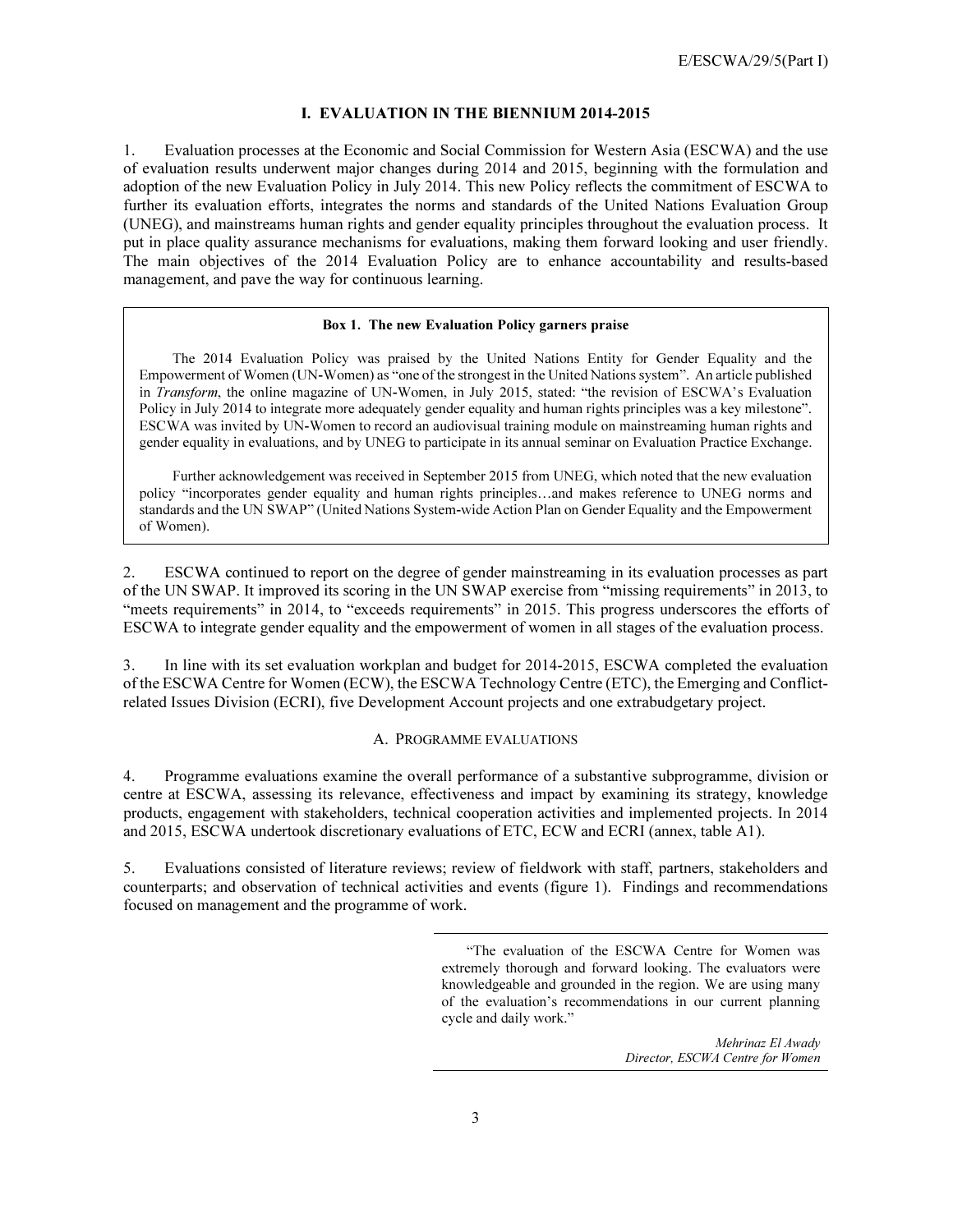- 6. The main findings underlined the following:
	- **Convening power:** Using its convening power and the accumulated technical competencies of its staff, ESCWA has successfully fostered high-level dialogue and debate among the region's key decision makers;
	- Quality knowledge products: Knowledge outputs are of high quality and are appreciated by peers and partner organizations;
	- Networking: Expert group meetings are successful and offer an opportunity to network and exchange ideas for policymakers, academics, members of civil society organizations and United Nations agencies in the region;
	- Technical expertise: The technical advisory services carried out by ESCWA regional advisors are well received by member States.



Figure 1. Programme evaluations, 2014-2015

7. While evaluators have identified many strengths in the programmes they examined, they have also highlighted some areas that require further work and formulated recommendations addressed to subprogramme and ESCWA management. These recommendations focused on the following:

- **Programme strategy:** Identify areas of added value and narrow the focus of work to issues most relevant to the region, in order to generate more cumulative effects and more impact. Build on previous achievements by having a long-term strategy for thematic areas, with key milestones for each strategic framework, in order to ensure coherence and sustainable results;
- Increase interdisciplinary work: Develop a strategy and framework to maximise cross-divisional work within the Commission, and thus enhance the overall impact of the total body of work;
- Planning, monitoring and reporting: Develop a work programme that leads to the achievement of the overall objectives, with expected accomplishments and associated activities designed to collectively build towards these objectives. Enhance project management practice and ensure that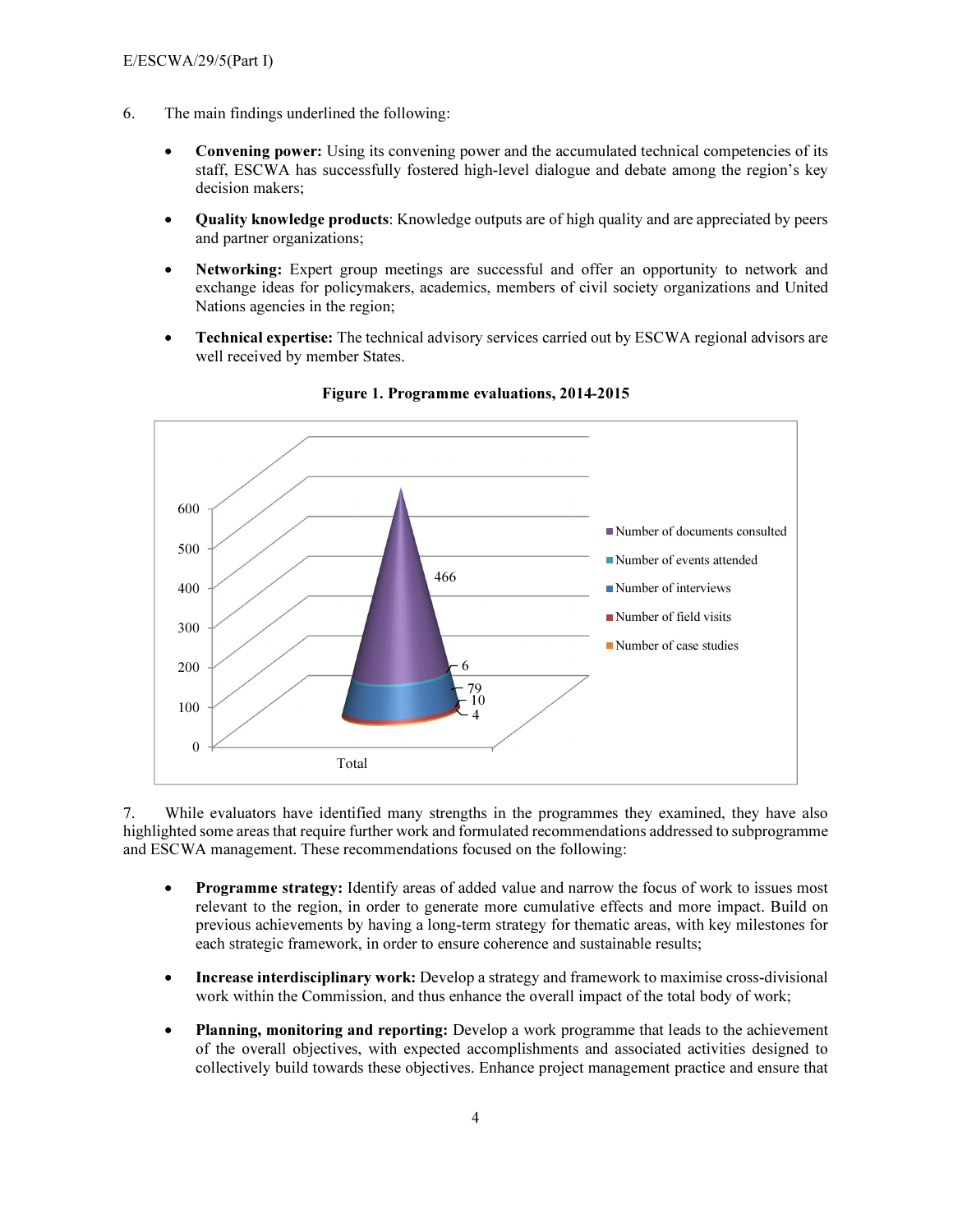monitoring and evaluation are neither merely compliance driven, nor only linked to financial spending, but are rather undertaken to capture the depth of the analysis and the added value of the outputs;

- Gender mainstreaming: Increase gender mainstreaming across the outputs and activities;
- Outreach: Develop division-level outreach and dissemination plans, maximising the partnerships and stakeholders;
- **Technical cooperation:** Revise the regional advisory function and increase the linkages between advisory services, technical cooperation and programmes of work;
- Partnerships: Develop a clear and strategic partnership approach, premised on the Partnership Strategy of ESCWA, to ensure long-term engagement, effective resource mobilization (including human resources) and thematic synergies.

8. Discretionary evaluations of other subprogrammes management are planned for the next bienniums. In 2016-2017, ESCWA will undertake the evaluation of the Economic Development and Integration Division (EDID) and the Sustainable Development and Policies Division (SDPD), in addition to an evaluation of the Regular Programme for Technical Cooperation (RPTC) (annex, table A4).

#### B. EVALUATION OF DEVELOPMENT ACCOUNT AND EXTRABUDGETARY PROJECTS

9. ESCWA also carries out evaluations of specific projects managed by the different divisions and centres. Project evaluations focus on assessing the extent to which the objectives and outcomes identified in the project document were met. In the 2014-2015 biennium, ESCWA completed five Development Account (DA) project evaluations and initiated three others, for completion in the first quarter of 2016 (figure 2). Of the completed DA evaluations, four were initiated in 2013 (annex, table A2).

> "The evaluation of the extrabudgetary project on Strengthening Statistical Capacity of Arab Countries (Egypt, Jordan and Palestine) in Producing Energy Statistics and Energy Consumption Surveys, funded by The Islamic Development Bank and the Department for International Development (DFID, United Kingdom), was a very positive experience. The evaluator undertook fieldwork in the three target countries and in ESCWA headquarters, and held interviews with project participants, donors and other stakeholders. She worked with us to ensure her understanding of the project's objectives and methods was accurate, and also attended the project's closing event. The donors and ESCWA were very satisfied with her commitment to the evaluation process."

> > Wafa Aboul Hosn Chief, Economic Statistics Section

<sup>10.</sup> The 2014 ESCWA Evaluation Policy indicates that all extrabudgetary (XB) projects with budgets exceeding \$500,000 should be evaluated, and that the evaluation of other projects lies at the discretion of the donor. It recommends that 2 to 4 per cent of the project budget be allocated for monitoring and evaluation (figure 3). In the 2014-2015 biennium, ESCWA completed the evaluation of an XB project on energy statistics, and initiated an evaluation of the XB project on the National Agenda for the Future of Syria, which should be completed by July 2016 (annex, table A3).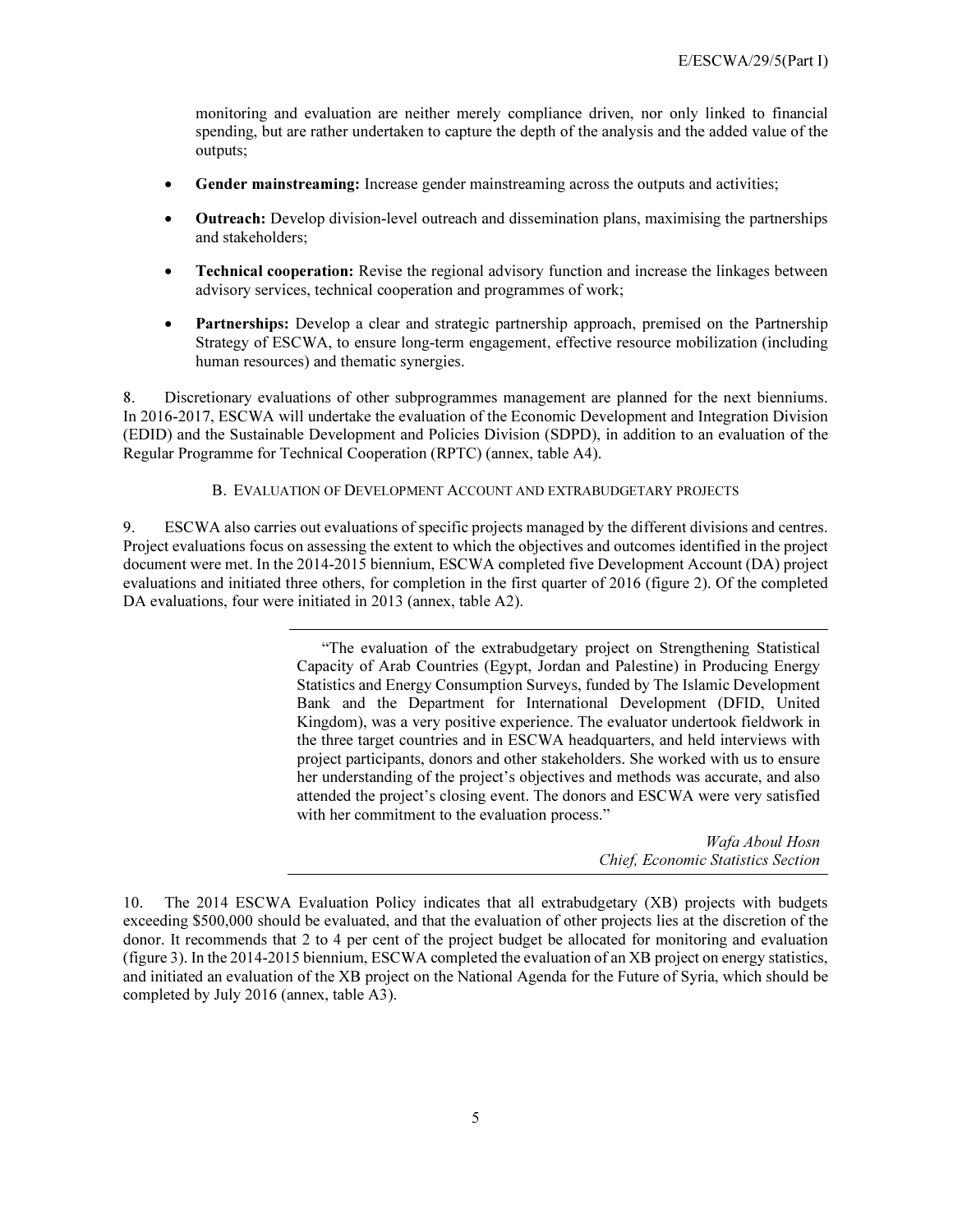

Figure 2. Development Account and extrabadgetary projects evaluation, 2014-2015

Figure 3. Budget allocation for Development Account and extrabadgetary projects evaluation



- 11. Evaluations of DA and XB projects led to the following findings:
	- Relevance: The projects succeeded in addressing problems relevant to the region and were well aligned with the strategic objectives of ESCWA and with the needs of targeted member States;
	- Effectiveness: The projects increased awareness of government officials on key issues and helped to improve the formulation of relevant policies and action plans;
	- Efficiency: The projects were efficient in their use of resources within the allocated time frame;
	- Sustainability: The projects established networks linking stakeholders, experts and international organizations.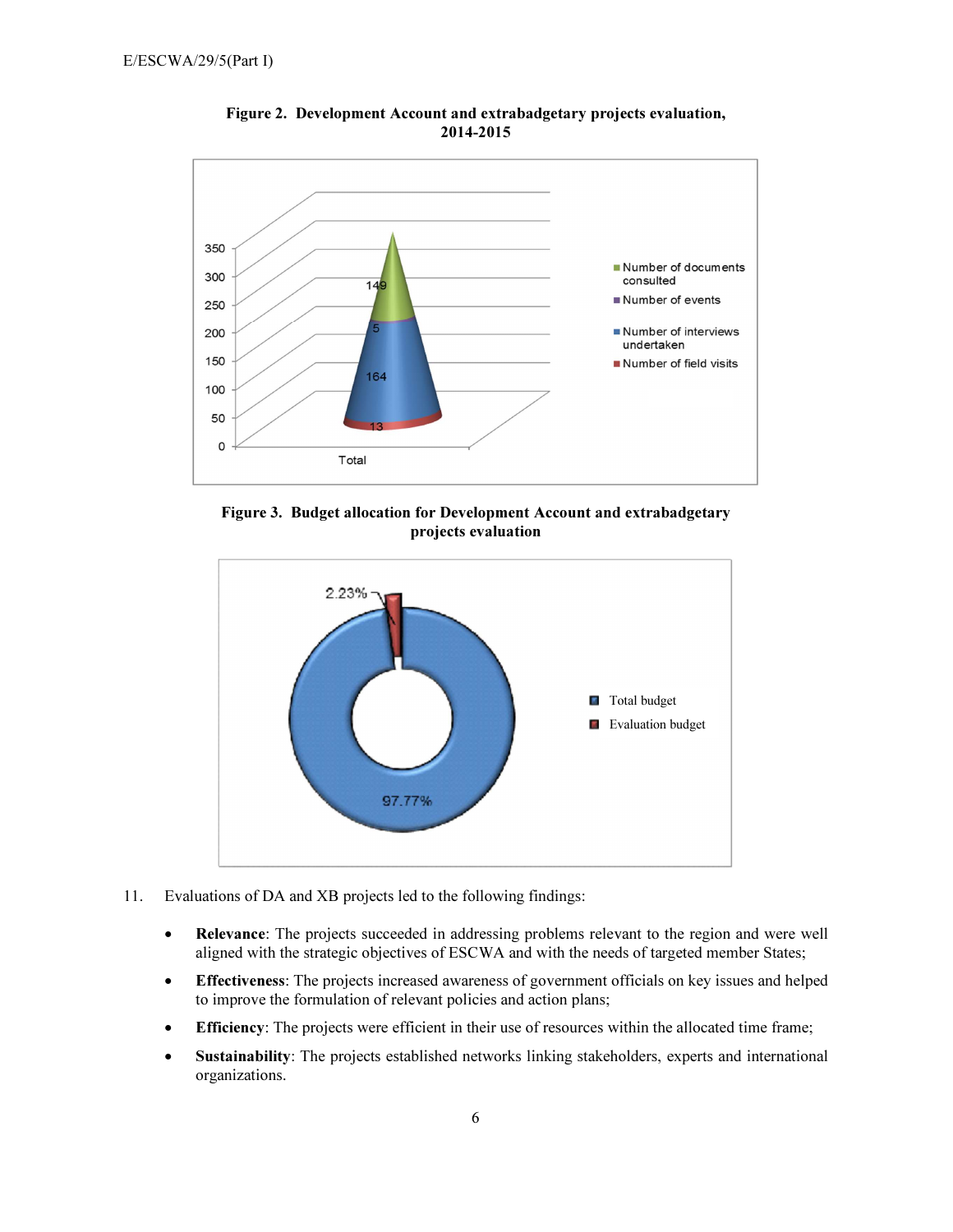12. The following recommendations were made for consideration in the planning, design and management of future DA and XB projects:

- Needs assessment: Projects would be strengthened if they were preceded by comprehensive needs assessments in the targeted countries to best identify priorities;
- Coordination and consultation with stakeholders: Continuous coordination by ESCWA with a core team of stakeholders and beneficiaries in member States ensures greater ownership and impact;
- Regional cooperation: Increasing the number of regional workshops was noted as a key recommendation for several projects, as regional meetings are opportunities to increase cooperation, promote the exchange of experiences and offer community learning;
- **Sustainability strategy:** Project design should consistently include the development of exit strategies to promote the sustainability of the project.
- 13. In 2016-2017, ESCWA will launch the evaluation of one XB project and five DA projects.

### II. FOLLOW-UP MECHANISMS FOR CONTINUOUS LEARNING AND ACCOUNTABILITY

14. One of the main goals of evaluation at ESCWA is to ensure continuous learning and accountability. ESCWA has thus put in place mechanisms to translate the lessons learned from evaluations into actions to implement the recommendations. The management response to evaluation findings and recommendations is an action plan, in which each action is linked to a set of indicators and a time frame.

> "Our evaluations produce realistic recommendations for actionable performance improvement. They are increasingly being used to inform our planning and monitoring processes."

> > Rima Khalaf Executive Secretary of ESCWA

15. The Strategy, Evaluation and Partnership Section (StEPS) acts as the focal point for the formulation of the management response. During this biennium, StEPS assisted five project teams in the preparation of management responses to evaluations of DA projects.

16. For subprogramme evaluations, after the Division has formulated its management response, StEPS facilitates its transformation into a two-year action plan with performance indicators and a timeline. This document is reviewed by the Executive Secretary, and a Management Performance Compact is signed by the Executive Secretary and the Division Directors. StEPS, under the leadership of the Deputy Executive Secretary for Programme, subsequently follows up on the implementation of commitments in the compact. The compact provides a useful tool for regular strategic discussions between the Division Director and the Executive Secretary on key priorities, achievements and challenges, and helps to ensure that the Division remains on track while implementing all accepted recommendations.

17. During the 2014-2015 biennium, StEPS followed up on the implementation by the Statistics Division, the Social Development Division and the Technology for Development Division of the recommendations stemming from the evaluations undertaken in 2012-2013. Following the evaluations of ECW and ECRI, StEPS assisted in the preparation of the management responses in the end of 2015. The resultant management performance compacts will be implemented in the 2016-2017 biennium.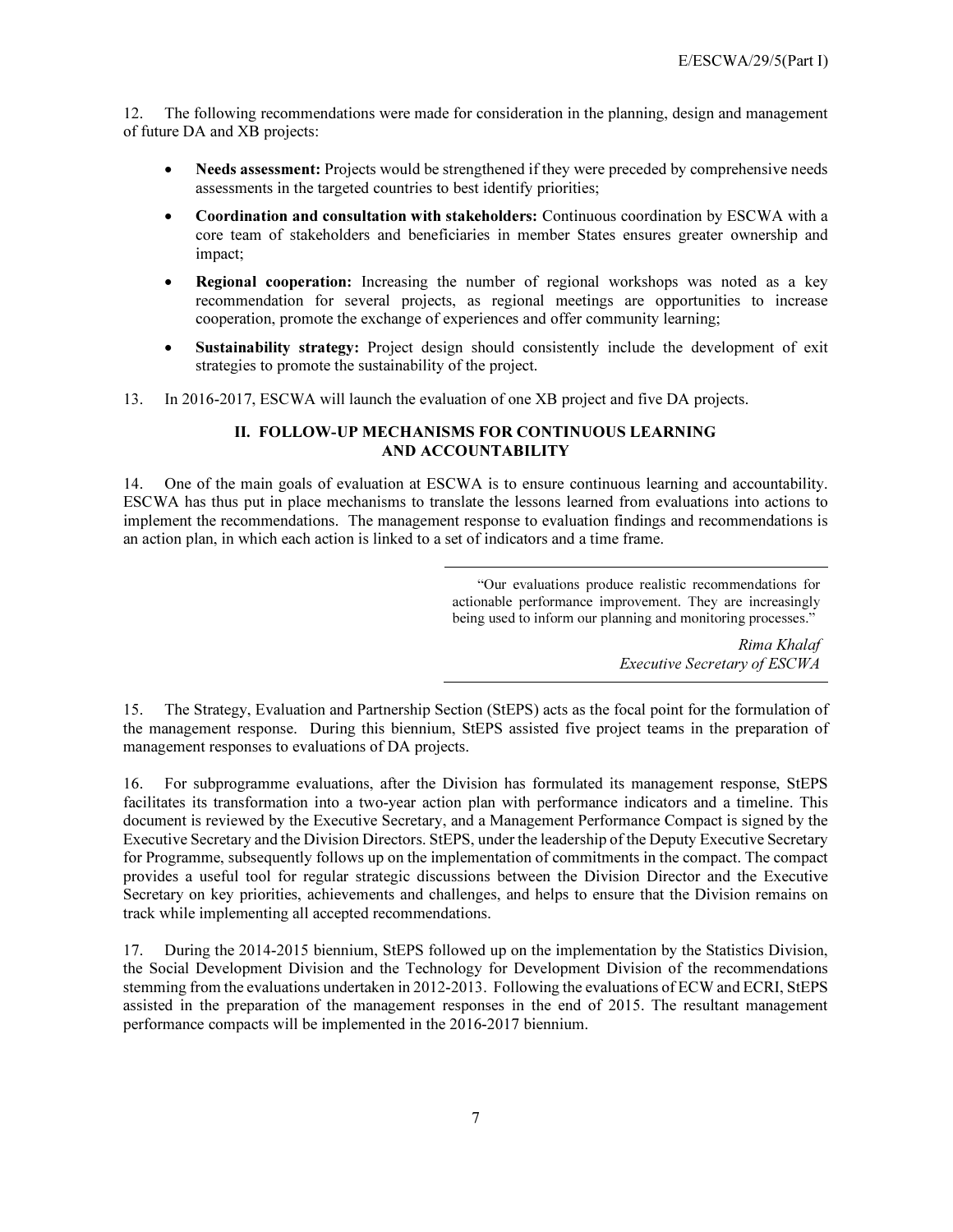18. For each evaluation undertaken at ESCWA, an evaluation brief summarizing the evaluation process, findings and key recommendations is prepared by StEPS and made available on the website of ESCWA, from https://www.unescwa.org/about-escwa/evaluation.

## III. CHANGES TO STRUCTURE AND RESOURCES

19. As of November 2013, evaluations at ESCWA have been managed by an evaluation team within StEPS, reporting directly to the Deputy Executive Secretary for Programme and to the Executive Secretary. The evaluation function has thus been separated from the monitoring and planning functions, and the rigour of the evaluation process has been strengthened. External evaluators are selected by StEPS, which adds to the independence and impartiality of the exercise.

20. In November 2014, a Strategy and Evaluation Officer with seven years of evaluation experience joined StEPS (at the P-4 level). The post of the Associate Programme Management Officer (P-2) was reclassified in 2014 as dedicated Associate Evaluation Officer (P-2) working exclusively on evaluations.

21. Support from the Chief of Section and General Service Staff was provided throughout the biennium. It is estimated that total staff time dedicated to evaluations in the biennium 2014-2015 reached 46.85 work months, increasing considerably from 12.5 work months in 2012-2013.

22. The 2014-2015 Evaluation Plan was developed by the secretariat in consultation with member States. A number of new practices and improvements were introduced. To identify qualified evaluators, calls for applicants were placed on relevant websites and a large number of applications were received. After a thorough review and preliminary interviews, a roster of experienced evaluators with regional expertise, including Arabic-speaking experts, was built.

23. The ESCWA evaluation team also initiated internal outreach activities in 2014-2015. An introductory brochure on evaluations was issued. It explains the role of evaluations at ESCWA, and summarizes the evaluation norms and standards followed, the evaluation process and the means to integrate recommendations into future work plans.

24. Introductory meetings were also held to present the process to staff and project teams working on the project or programme to be evaluated. The roles and responsibilities of all parties were reviewed and jointly agreed to.

25. Finally, the terms of reference for evaluators were further clarified to provide more guidance and focus. Templates for the inception report, evaluation report and evaluation matrix were revised to better mainstream UNEG norms and standards, gender equality and a human rights based approach throughout the evaluation exercise.

#### IV. NETWORKING ON EVALUATIONS

26. ESCWA is an active member of UNEG; it attends its annual week-long meeting and participates in UNEG outputs and the Evaluation Practice Exchange. In 2016, ESCWA will present a review of all the evaluations it has undertaken in the period 2010-2015 at the Evaluation Practice Exchange Knowledge Fair.

27. ESCWA is also active in the informal United Nations Regional Commissions' Evaluation Network, which it chaired in 2015. Discussions have focused on good practice for monitoring frameworks and the use of evaluation findings in future programme and project planning. ESCWA helped to form the Inter-Agency Regional Evaluation Network for Arab States (IRENAS), a platform through which United Nations agencies can share information and identify regional evaluators. ESCWA has participated in the annual meeting of the Middle East and North Africa Evaluators Network, EvalMENA, a regional multi-stakeholder gathering of experts, practitioners and implementing organizations.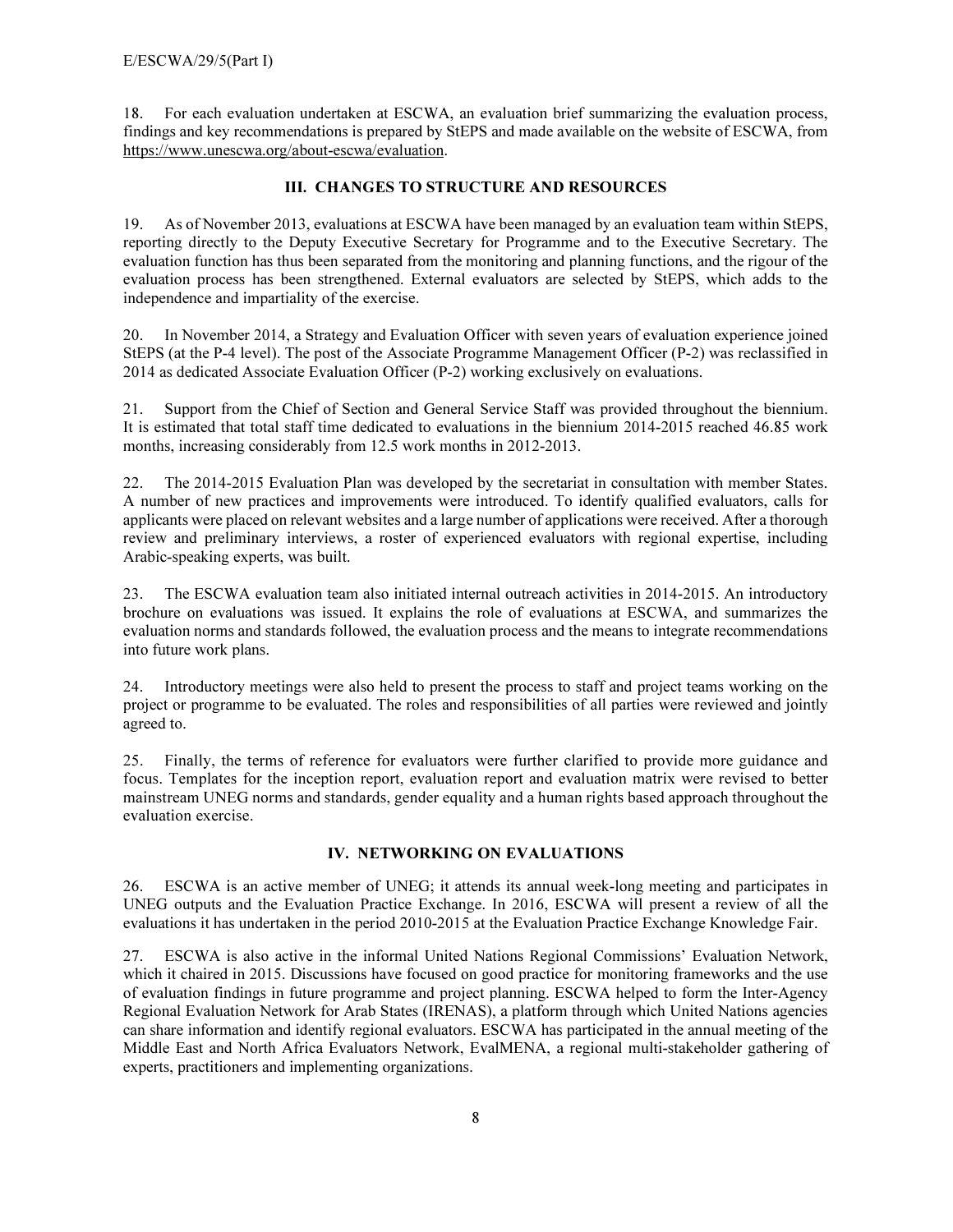#### Box 2. 2012-2013 Evaluation activities assessed by the Office of Internal Oversight Services

 The achievements of ESCWA in the biennium 2014-2015 built on progress made in the previous biennium as acknowledged in United Nations Secretariat Evaluation Scorecards 2012-2013, prepared by the Inspection and Evaluation Division of the Office of Internal Oversight Services (17 November 2015, Assignment No.: IED‐15‐ 009). This exercise acknowledged the progress made by ESCWA during the 2012-2013 biennium to strengthen the evaluation function. It also identified some areas for further improvement.

 The overall assessment of ESCWA was very positive. The OIOS report acknowledged the changes made since the biennium 2010-2011, in particular the full integration of the evaluation function into the work of ESCWA, the adoption of an evaluation policy (a reference to the 2014 new Evaluation Plan was also made) and the establishment of follow-up mechanisms. The report commended the mainstreaming of the gender perspective in evaluation exercises, the adoption of a quality assurance system for evaluation reports, and the integration of UNEG norms and standards in evaluation processes.

 The scorecard underlined the importance of integrating human rights dimensions into the evaluation exercise and of having an independent reporting line for evaluations. Those recommendations were addressed during the biennium 2014-2015 and the relevant changes have been introduced.

### V. RECOMMENDATIONS FOR 2016-2017

28. The following recommendations were identified based on the lessons learned from the evaluations conducted in 2014 and 2015. They will be taken into consideration in future evaluations (annex, table A4).

- Increase financial resources for evaluations: ESCWA should seek to maintain an allocation of at least 1 per cent of its regular budget to evaluations.
- Promote the implementation of recommendations: Examine the findings of evaluation reports and engage in the integration of recommendations into programmes and project planning, and put in place a systematic mechanism for the follow-up of the implementation of recommendations.
- **Expand the roster of regional evaluation experts:** Continuously work on updating and expanding the roster of evaluation experts with regional expertise and knowledge of Arabic, and build sub-rosters by area of expertise to have a pool of experts who can help evaluators with technical evaluations.
- Prioritize thematic evaluations: Undertake thematic evaluations that assess the overall impact of services provided and the extent to which the work of ESCWA has a cumulative impact; priority should be given to evaluating the role of advisory services and technical cooperation.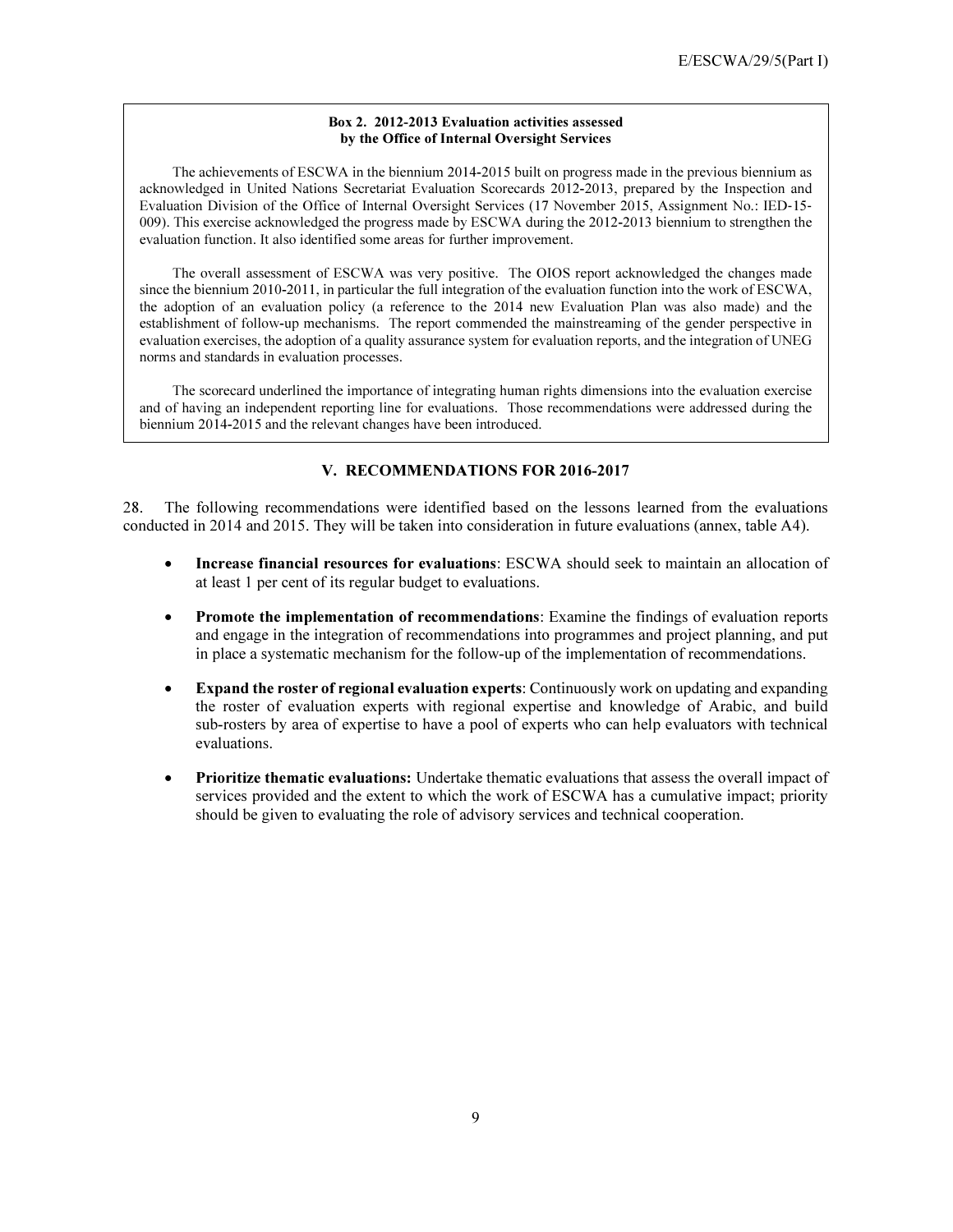# Annex

# SUMMARY OF SUBPROGRAMMES AND PROJECTS EVALUATION AND FUTURE EVALUATION PLAN

# TABLE A. SUBPROGRAMMES EVALUATION, 2014-2015

| Title                                         | <b>Status</b>                                  |
|-----------------------------------------------|------------------------------------------------|
| Discretionary self-evaluation of the ESCWA    | • Evaluation completed in May 2015             |
| <b>Technology Centre</b>                      | • Management response was prepared in May 2015 |
|                                               | • Action plan under consideration              |
| Discretionary self-evaluation of the ESCWA    | • Evaluation completed in December 2015        |
| Centre for Women                              | • Management response is under preparation     |
| Discretionary self-evaluation of the Emerging | • Evaluation completed in December 2015        |
| and Conflict-related Issues Division          | • Management response is under preparation     |

### TABLE B. DEVELOPMENT ACCOUNT PROJECTS EVALUATION, 2014-2015

|                                                                                                                                                                                                    |                | Project budget          |                                                                                                      |
|----------------------------------------------------------------------------------------------------------------------------------------------------------------------------------------------------|----------------|-------------------------|------------------------------------------------------------------------------------------------------|
|                                                                                                                                                                                                    |                | (Evaluation             |                                                                                                      |
| Project title                                                                                                                                                                                      | <b>Tranche</b> | budget)                 | <b>Status</b>                                                                                        |
| DA projects evaluation initiated in 2013 and completed in 2014                                                                                                                                     |                |                         |                                                                                                      |
| Strengthening capacities of<br>policymakers in the ESCWA region<br>to formulate national youth policies<br>and plans of action: Responding to<br>the World Programme of Action for<br>Youth (WPAY) | 7th Tranche    | \$379 000<br>$(\$8000)$ | • Evaluation completed in<br>March 2014<br>• Management response<br>prepared in May 2014             |
| Strengthening capacities in the<br>ESCWA region to negotiate bilateral<br>investment treaties                                                                                                      | 7th Tranche    | \$502 200<br>(\$10000)  | • Evaluation completed in<br>March 2014<br>• Management response<br>prepared in March 2014           |
| DA projects evaluation completed in 2014-2015                                                                                                                                                      |                |                         |                                                                                                      |
| Capacity-building on climate change<br>mitigation for poverty alleviation in<br>Western Asia                                                                                                       | 7th Tranche    | \$547 200<br>(\$11 000) | • Evaluation completed in<br>September 2014<br>• Management response<br>prepared in November<br>2014 |
| Regional project for strengthening<br>statistical capacity for the ESCWA<br>countries in energy statistics and<br>energy balance                                                                   | 7th Tranche    | \$509 000<br>(\$12 250) | • Evaluation completed in<br>March 2015<br>• Management response<br>prepared in April 2015           |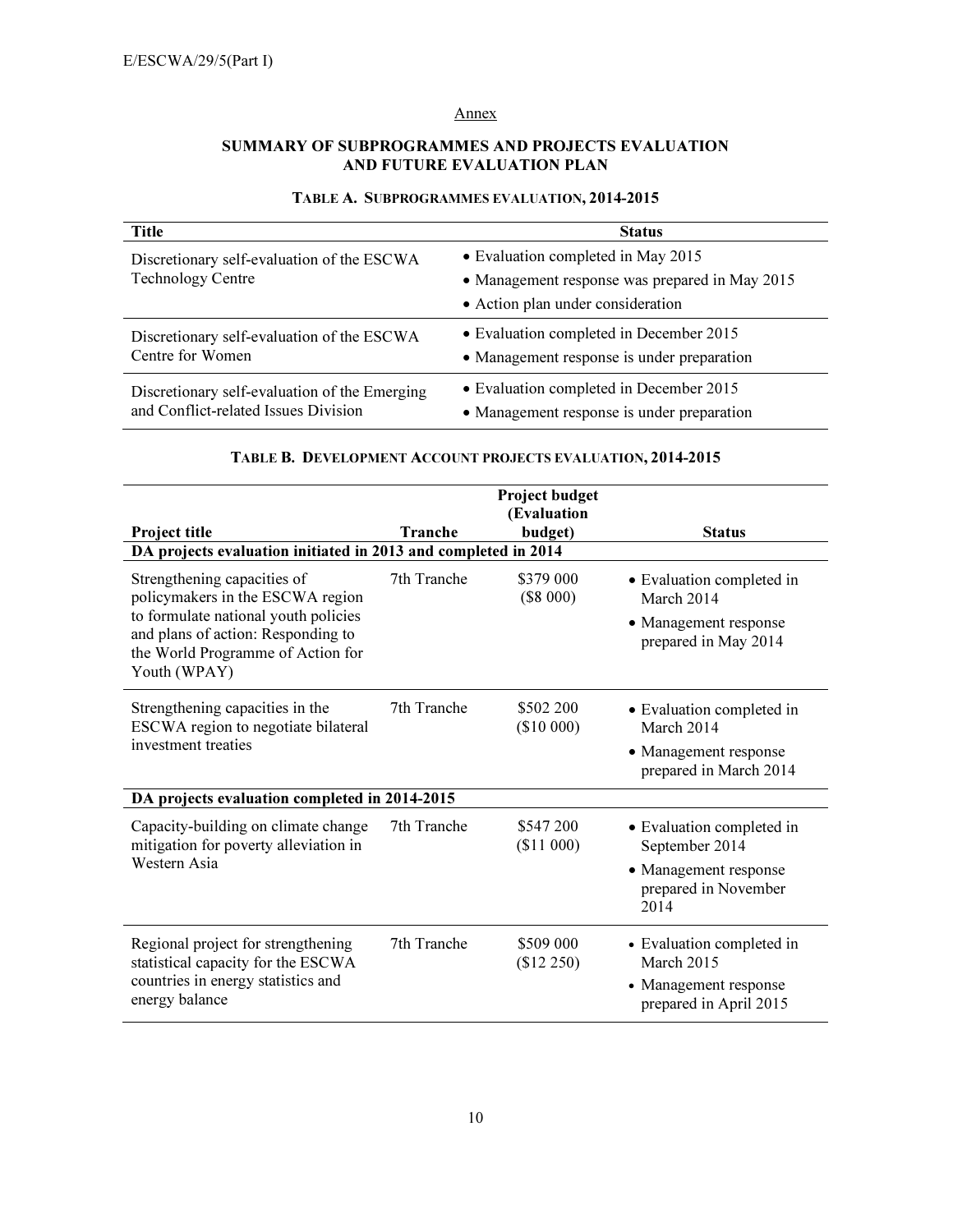|                                                                                                                                                                                            |             | <b>Project budget</b><br>(Evaluation |                                                 |
|--------------------------------------------------------------------------------------------------------------------------------------------------------------------------------------------|-------------|--------------------------------------|-------------------------------------------------|
| Project title                                                                                                                                                                              | Tranche     | budget)                              | <b>Status</b>                                   |
| Strengthening national capacities in<br>the ESCWA region on developing                                                                                                                     | 7th Tranche | \$491 000<br>(\$10000)               | • Evaluation completed in<br>March 2015         |
| green production sectors                                                                                                                                                                   |             |                                      | • Management response<br>prepared in April 2015 |
| DA projects evaluation initiated in 2015, to be completed in 2016                                                                                                                          |             |                                      |                                                 |
| Institutional and capacity building for<br>Arab Parliaments and other<br>stakeholders for the implementation<br>of Security Council resolution 1325<br>(2000) on women, peace and security | 8th Tranche | \$510 000<br>(\$17000)               | Evaluation initiated in<br>December 2015        |
| Academy of ICT Essentials for<br>Government Leaders in the ESCWA<br>Region (AIGLE)                                                                                                         | 8th Tranche | \$509 000<br>(\$11 000)              | Evaluation initiated in<br>December 2015        |
| Strengthening Capacities to Utilize<br>Workers' Remittances for<br>Development                                                                                                             | 8th Tranche | \$464 000<br>(\$17500)               | Evaluation initiated in<br>December 2015        |

## TABLE C. EXTRABUDGETARY PROJECTS EVALUATION, 2014-2015

|                                                                   |                          | Project budget             |                         |  |  |  |
|-------------------------------------------------------------------|--------------------------|----------------------------|-------------------------|--|--|--|
| <b>Project title</b>                                              | <b>Funding partners</b>  | <b>(Evaluation budget)</b> | <b>Status</b>           |  |  |  |
| XB projects evaluation completed in 2014-2015                     |                          |                            |                         |  |  |  |
| Strengthening statistical                                         | The Islamic              |                            |                         |  |  |  |
| capacity of Arab                                                  | Development Bank, on     |                            |                         |  |  |  |
| countries in producing                                            | behalf of the Department | \$421 897                  | Evaluation completed in |  |  |  |
| energy statistics and                                             | for International        | $($14\;360)$               | August 2015             |  |  |  |
| energy consumption                                                | Development (DFID,       |                            |                         |  |  |  |
| surveys                                                           | United Kingdom)          |                            |                         |  |  |  |
| XB projects evaluation initiated in 2015, to be completed in 2016 |                          |                            |                         |  |  |  |
| National Agenda for the                                           | Several regional and     | \$5 million                | Evaluation initiated in |  |  |  |
| Future of Syria (NAFS)                                            | international partners   | (\$100000)                 | June 2015               |  |  |  |

#### TABLE D. 2016-2017 EVALUATION WORKPLAN

| <b>Evaluation title</b>                                               | <b>Evaluator</b>          | <b>Resources</b> | <b>Schedule</b> | <b>Type</b>                |  |  |
|-----------------------------------------------------------------------|---------------------------|------------------|-----------------|----------------------------|--|--|
| <b>Internal discretionary evaluations</b>                             |                           |                  |                 |                            |  |  |
| Evaluation of the<br>Economic Development<br>and Integration Division | Independent<br>consultant | \$18 700         | 2016-2017       | Subprogramme<br>evaluation |  |  |
| Evaluation of the<br>Sustainable Development<br>Policies Division     | Independent<br>consultant | \$18 700         | 2016-2017       | Subprogramme<br>evaluation |  |  |
| Thematic evaluation of<br>publications 2014-2015                      | Independent<br>consultant | \$14,000         | 2016-2017       | Thematic evaluation        |  |  |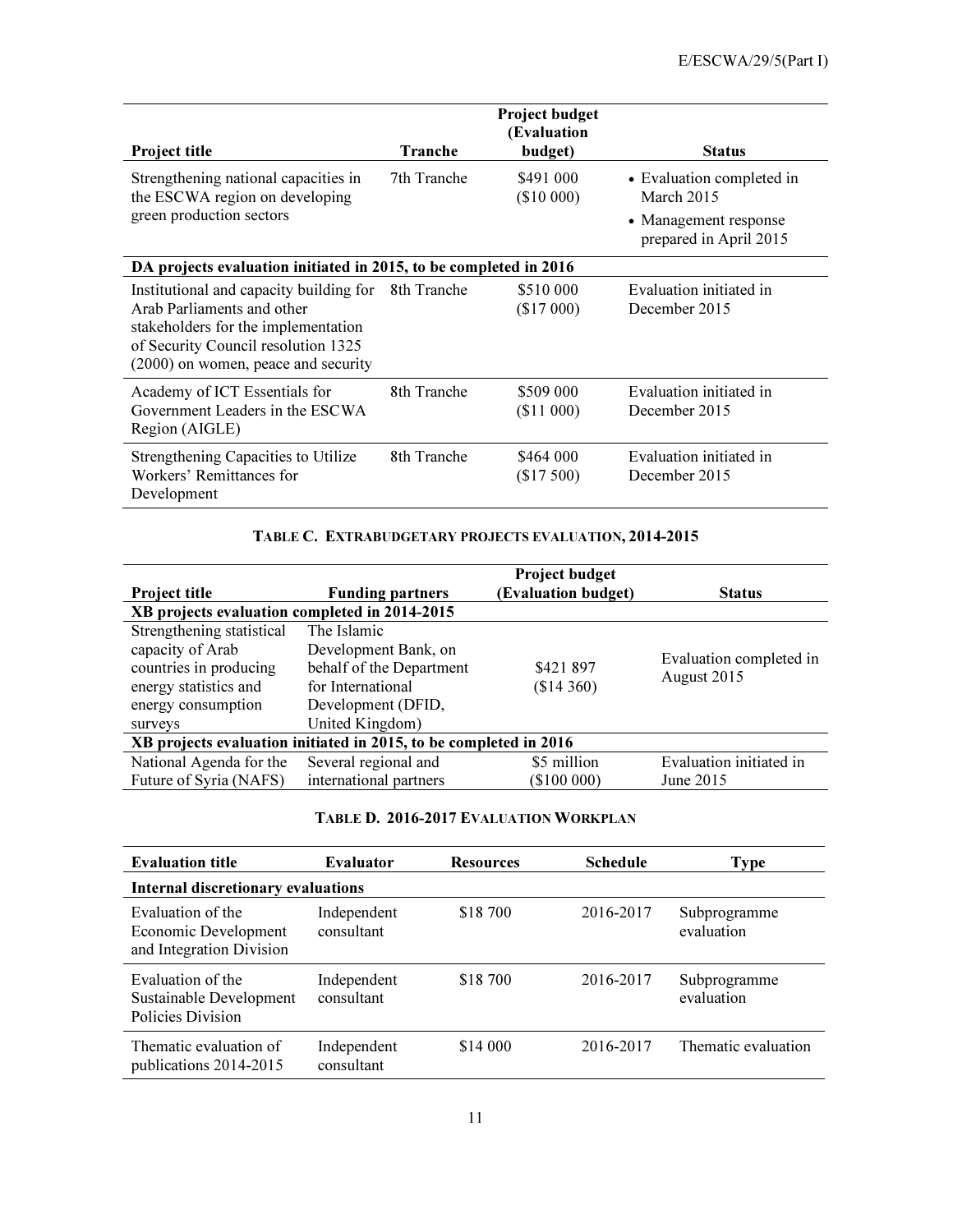| <b>Evaluation title</b>                                                                                                                                                                                                    | <b>Evaluator</b>          | <b>Resources</b>                                         | <b>Schedule</b> | <b>Type</b>                         |
|----------------------------------------------------------------------------------------------------------------------------------------------------------------------------------------------------------------------------|---------------------------|----------------------------------------------------------|-----------------|-------------------------------------|
| Evaluation of the Regular<br>Programme for Technical<br>Cooperation (RPTC)<br>(tentative, subject to<br>availability of funds)                                                                                             |                           | Envisioned:<br>\$100 000                                 | 2016-2017       | Thematic evaluation                 |
| <b>Internal mandatory evaluations</b>                                                                                                                                                                                      |                           |                                                          |                 |                                     |
| Developing the capacities of the<br>Arab countries for climate change<br>adaptation by applying integrated<br>water resource management tools                                                                              | Independent<br>consultant | \$11 000<br>(consultant)                                 |                 | Q3 2016<br>DA project<br>evaluation |
| Building capacities in developing<br>appropriate green technologies for<br>improving the livelihood of rural<br>communities in the ESCWA region                                                                            | Independent<br>consultant | $$6000$ (consultant) +<br>\$2 000 (travel)               |                 | Q4 2016<br>DA project<br>evaluation |
| Strengthening the statistical capacity<br>of the countries members of the<br>Economic and Social Commission<br>for Western Asia in producing and<br>disseminating short-term economic<br>indicators for sustainable growth | Independent<br>consultant | \$10 000<br>(consultant)                                 |                 | Q4 2017<br>DA project<br>evaluation |
| Strengthening national capacities for<br>integrated, sustainable and inclusive<br>population and development policies<br>in the Arab region                                                                                | Independent<br>consultant | \$14 000<br>(consultant)                                 |                 | Q4 2017<br>DA project<br>evaluation |
| Promoting renewable energy<br>investments for climate change<br>mitigation and sustainable<br>development<br>(ESCWA + Economic Commission<br>for Europe (ECE))                                                             | Independent<br>consultant | \$16 500 for entire<br>project evaluation<br>(ESCWA+ECE) |                 | Q4 2017<br>DA project<br>evaluation |
| Developing the capacity of<br>countries members of the<br>Economic and Social Commission<br>for Western Asia to address the<br>water and energy nexus for<br>achieving sustainable development<br>goals                    | Independent<br>consultant | \$12 000<br>$(constant) +$<br>2 100 (travel)             |                 | Q4 2017<br>DA project<br>evaluation |
| Establishing national technology<br>development and transfer systems<br>in selected ESCWA member States                                                                                                                    | Independent<br>consultant | \$10 000<br>(consultant)                                 |                 | Q4 2017<br>DA project<br>evaluation |
| Preparation of key performance<br>indicators for State actors with<br>respect to the tenth National<br>Development Plan (Kingdom of<br>Saudi Arabia)                                                                       | Independent<br>consultant | Financial information<br>to be confirmed                 |                 | Q2 2016<br>XB project<br>evaluation |
| Regional Initiative for the<br>Assessment of the Impact of                                                                                                                                                                 | Independent<br>consultant | $$7500$ (consultant) +<br>\$2 000 (travel)               |                 | Q4 2016<br>XB Project<br>Evaluation |